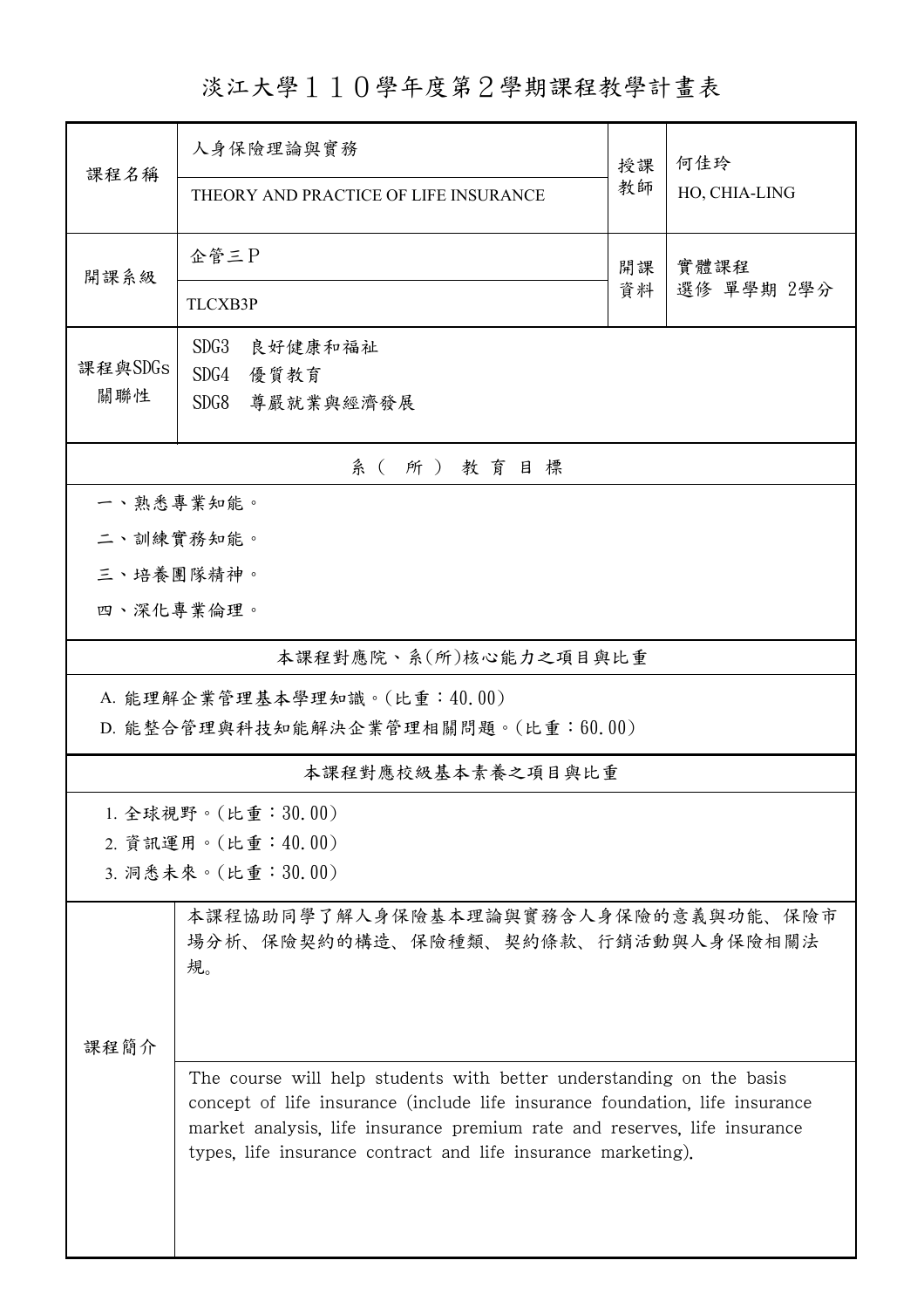## 本課程教學目標與認知、情意、技能目標之對應

將課程教學目標分別對應「認知(Cognitive)」、「情意(Affective)」與「技能(Psychomotor)」 的各目標類型。

一、認知(Cognitive):著重在該科目的事實、概念、程序、後設認知等各類知識之學習。

二、情意(Affective):著重在該科目的興趣、倫理、態度、信念、價值觀等之學習。

三、技能(Psychomotor):著重在該科目的肢體動作或技術操作之學習。

| 序<br>號         | 教學目標(中文)                                            |                          |            | 教學目標(英文)                                                                                                                                                                                                                                                   |                                   |  |  |  |
|----------------|-----------------------------------------------------|--------------------------|------------|------------------------------------------------------------------------------------------------------------------------------------------------------------------------------------------------------------------------------------------------------------|-----------------------------------|--|--|--|
| $\mathbf{1}$   | 為使學生了解人身保險基本觀念如<br>人身保險的意義與功能、人身保險<br>的市場分析。        |                          |            | The course can help students develop a better<br>understanding of the foundation of life insurance, life<br>insurance market analysis, the component of life<br>isnurance, life insurance types, life insurance<br>contract, and life insurance marketing. |                                   |  |  |  |
| $\overline{2}$ | 為使學生了解有關人壽保險契約種<br>類、人身保險的構造、人身保險契 <br>約及行銷活動等相關內容。 |                          |            | The course can help students provide a better<br>understanding of the life insurance types. life<br>insurance contract, the component of life isnurance,<br>and life insurance marketing.                                                                  |                                   |  |  |  |
|                | 教學目標之目標類型、核心能力、基本素養教學方法與評量方式                        |                          |            |                                                                                                                                                                                                                                                            |                                   |  |  |  |
| 序號             | 目標類型                                                | 院、系 $(\kappa)$  <br>核心能力 | 校級<br>基本素養 | 教學方法                                                                                                                                                                                                                                                       | 評量方式                              |  |  |  |
| 1              | 認知                                                  | AD                       | 123        | 講述                                                                                                                                                                                                                                                         | 測驗、作業、報告(含<br>口頭、書面)、上課表<br>現出缺勤等 |  |  |  |
| 2              | 認知                                                  | AD                       | 123        | 講述                                                                                                                                                                                                                                                         | 測驗、作業、報告(含<br>口頭、書面)、上課表<br>現出缺勤等 |  |  |  |
|                | 授課進度表                                               |                          |            |                                                                                                                                                                                                                                                            |                                   |  |  |  |
| 週<br>次         | 內 容 (Subject/Topics)<br>備註<br>日期起訖                  |                          |            |                                                                                                                                                                                                                                                            |                                   |  |  |  |
|                | $111/02/21$ ~<br>111/02/25                          | 課程介紹 第1章 認識人身風險          |            |                                                                                                                                                                                                                                                            |                                   |  |  |  |
| $\overline{2}$ | $111/02/28$ ~<br>111/03/04                          | 第1章 認識人身風險 第2章 企業人身風險管理  |            |                                                                                                                                                                                                                                                            |                                   |  |  |  |
| 3              | $111/03/07$ ~<br>111/03/11                          | 第2章 企業人身風險管理 第3章 人身風險之訂價 |            |                                                                                                                                                                                                                                                            |                                   |  |  |  |
| 4              | $111/03/14$ ~<br>111/03/18                          | 第3章 人身風險之訂價 第4章 人身保險商品   |            |                                                                                                                                                                                                                                                            |                                   |  |  |  |
| 5              | $111/03/21$ ~<br>111/03/25                          | 第4章 人身保險商品<br>第5章 人身保險市場 |            |                                                                                                                                                                                                                                                            |                                   |  |  |  |
| 6              | $111/03/28$ ~<br>111/04/01                          | 第5章 人身保險市場 第6章 人壽保險      |            |                                                                                                                                                                                                                                                            |                                   |  |  |  |
| 7              | $111/04/04$ ~<br>111/04/08                          | 第6章 人壽保險                 |            |                                                                                                                                                                                                                                                            |                                   |  |  |  |
| 8              | $111/04/11$ ~<br>111/04/15                          | 第7章 投資型保險                |            |                                                                                                                                                                                                                                                            |                                   |  |  |  |
| $\mathbf Q$    | $111/04/18$ ~<br>111/04/22                          | 第7章 投資型保險                |            |                                                                                                                                                                                                                                                            |                                   |  |  |  |